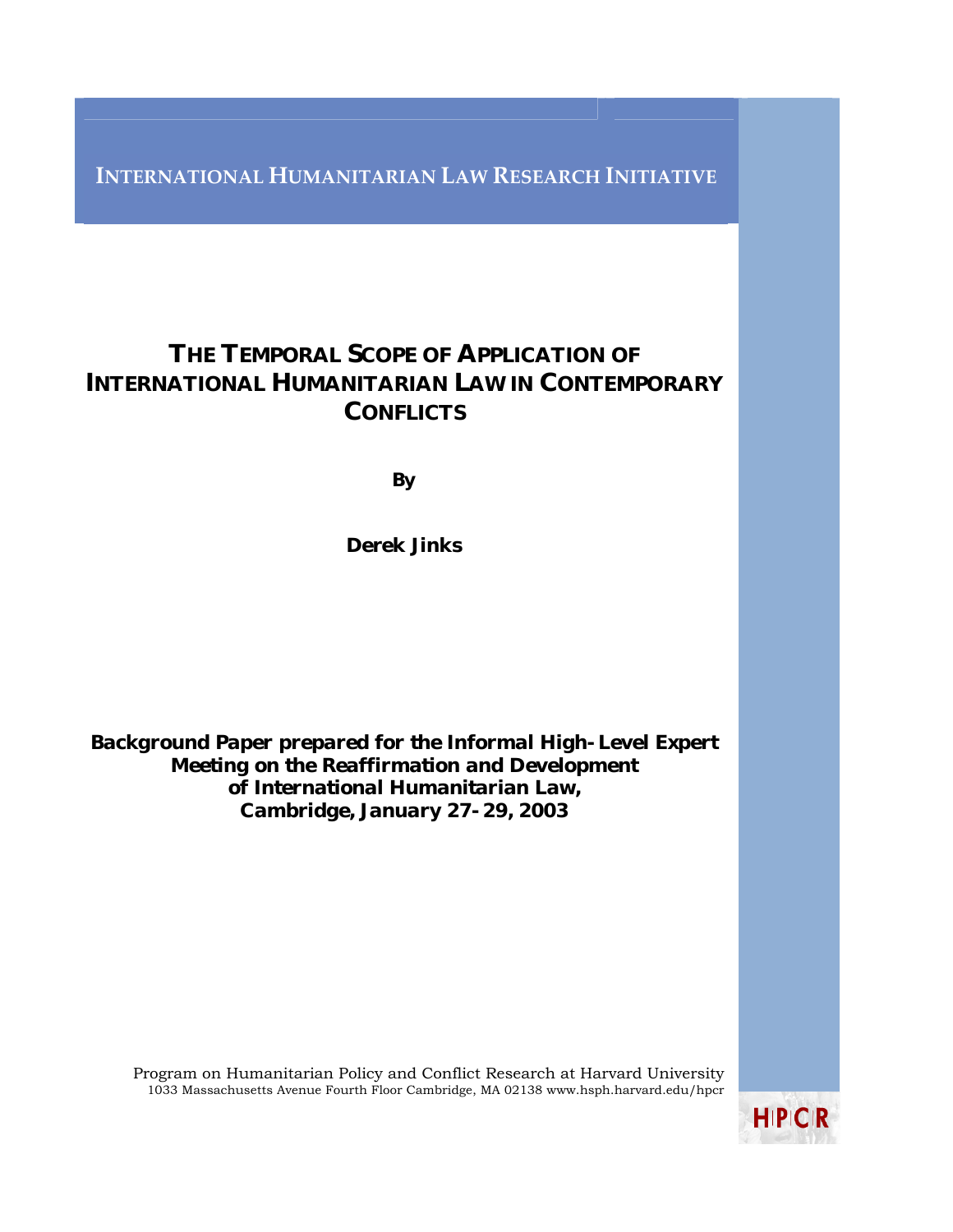

<u>.</u>

HARVARD PROGRAM ON HUMANITARIAN POLICY AND CONFLICT RESEARCH

Background paper

## **THE TEMPORAL SCOPE OF APPLICATION OF INTERNATIONAL HUMANITARIAN LAW IN CONTEMPORARY CONFLICTS**

# $Bv$  Derek Jinks<sup>[1](#page-1-0)</sup>

When does the application of international humanitarian law properly begin and end in modern conflicts? Classical international law distinguished three types of armed conflict: (1) war; (2) civil war; and (3) armed hostilities short of war. The laws of war were applicable in time of war--from the declaration of war until the formal reestablishment of peace (for example, by the signing of a peace treaty). The laws of war were not applicable in civil wars--which were considered internal matters--unless a state formally recognized the insurgency as a belligerent. And, of course, the laws of war were not applicable as a formal matter in hostilities short of war. Prior to the drafting of the Geneva Conventions in 1949, the applicability of the "law of war" was, therefore, delimited by formal acts of state such as a formal declaration of war or a formal recognition of belligerency. The Geneva Conventions substantially revised this formalistic, *de jure* approach--making contemporary international humanitarian law applicable during armed hostilities that *de facto* constitute "armed conflicts." In both international and non-international armed conflicts, the Geneva Conventions, in general, govern the conduct of hostilities for the duration of the "armed conflict." This background note briefly outlines the regime established in the Geneva Conventions and summarizes several ambiguities in these rules. Because the scope of application regimes differ sharply between international and non-international armed conflict, these two types of conflict are analyzed separately.

<span id="page-1-0"></span><sup>&</sup>lt;sup>1</sup> Assistant Professor of Law, Saint Louis University School of Law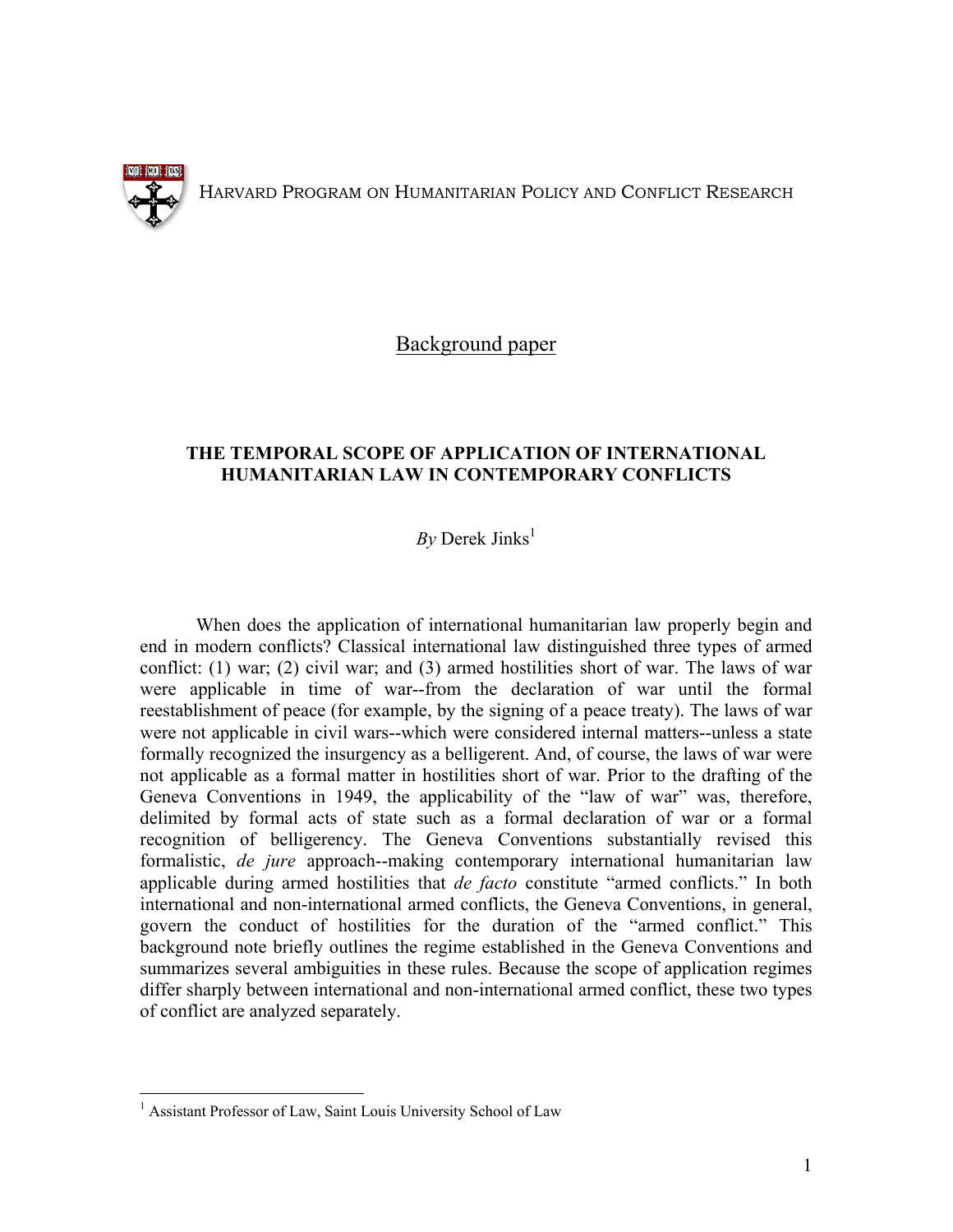# **I. THE TRADITIONAL APPROACH: THE "ARMED CONFLICT" THRESHOLD OF THE GENEVA CONVENTIONS**

In general, the Geneva Conventions apply from the initiation to the termination of "armed conflict." The "armed conflict" threshold requires some elaboration because: (1) the conditions triggering application of international humanitarian law differ for international and non-international armed conflicts; and (2) some "post-conflict" obligations are triggered prior to the close of military obligations.

#### **A. Beginning of Application: The Initiation of "Armed Conflict"**

#### **1. International Armed Conflict**

The Geneva Conventions apply in full to "all cases of declared war or of any other armed conflict which may arise between two or more of the High Contracting Parties, even if the state of war is not recognized by one of them," or in "any cases of partial or total occupation of the territory of a High Contracting Party."<sup>[2](#page-2-0)</sup> The applicability of international humanitarian law presents is clear in the case of declared wars between two or more states. Such conflicts clearly qualify as an international armed conflict to which the Geneva Conventions would apply in their entirety. Of course, such conflicts have also become rare. By its terms, Geneva law also applies to situations amounting to international "armed conflict." Hostilities between states are, for the most part, governed by the laws of war irrespective of the intensity, duration, or scale of the conflict. According to the official commentary of the International Committee of the Red Cross (ICRC), the conditions for an international war are satisfied whenever any difference arises leading to the use of armed force between the militaries of two states.

#### **2. Non-International Armed Conflict**

Common Article 3 provides that in "armed conflicts not of an international character" each party to the conflict shall observe certain minimum standards. The laws of war, however, do not provide an authoritative definition of "armed conflict." Substantial evidence suggests, in fact, that the drafters of the Geneva Conventions purposely avoided any rigid formulation that might limit the law's field of application. There is, as yet, no settled definition of "armed conflict" in international law; and unguided case-by-case analysis has often produced unsatisfying results. These problems are most acute in the context of putative internal armed conflicts (or conflicts "not of an international character") because internal unrest is commonplace and states resist the application of international humanitarian law in domestic matters. Indeed, the coherence of the "armed conflict" concept turns on the viability of the distinction between internal disturbances or insurrections and internal armed conflicts–the former being governed by domestic law (as conditioned by international human rights law) and the latter governed by international humanitarian law.

<span id="page-2-0"></span> $\frac{1}{2}$  $2$  GC, Common Article 2. I will not address the conditions under which the "occupation" rules are applicable--this topic is beyond the scope of this paper.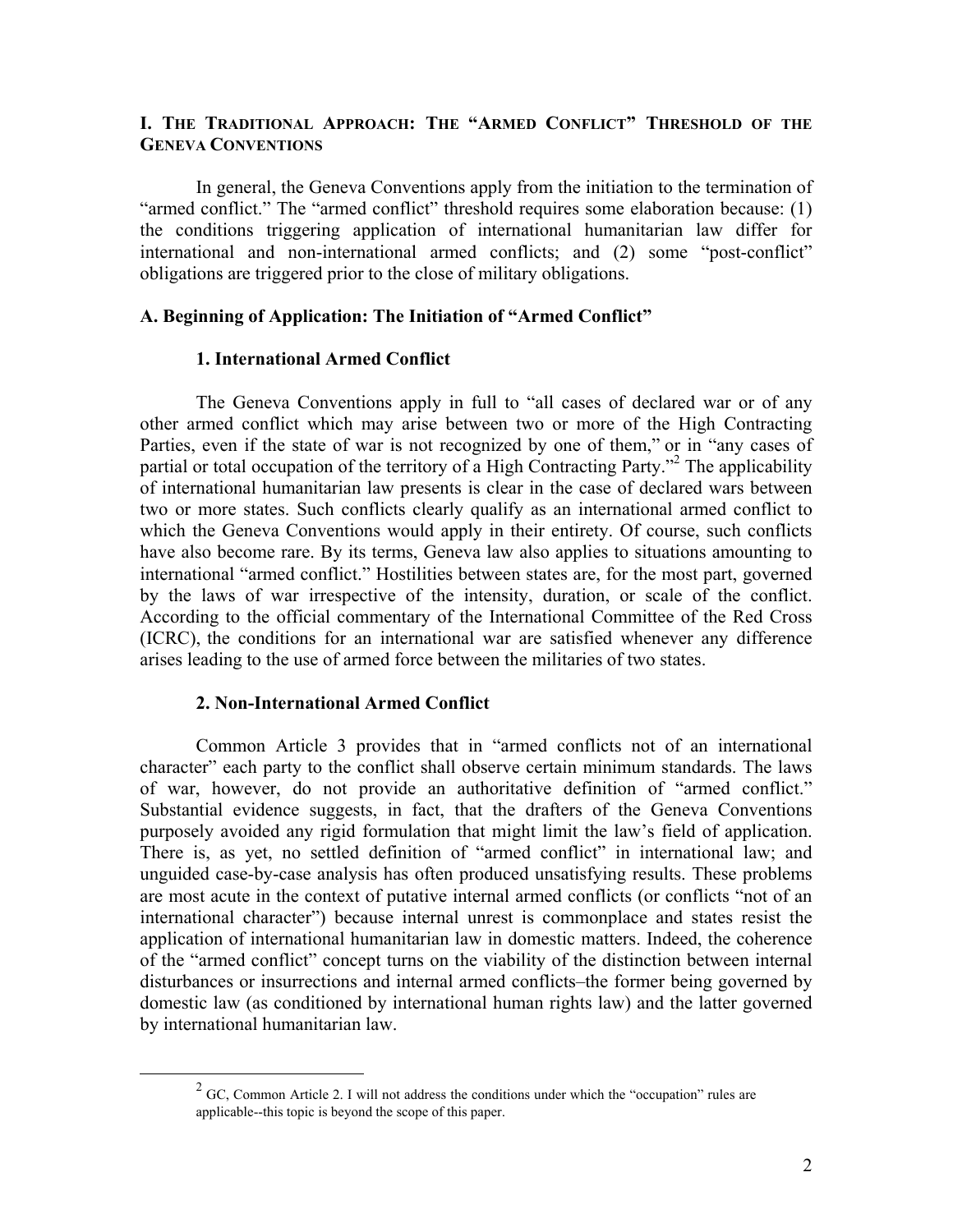Despite the textual similarity between Common Articles 2 and 3, divergent patterns of state practice and important policy concerns necessitate reading the "armed conflict" requirement of Common Article 3 somewhat more stringently. Common Article 2 purports to regulate only conflicts between two or more entities with international legal personality–namely, states and, perhaps, "recognized belligerents." Common Article 3, on the other hand, purports to regulate conflicts between states and sub-state armed groups even if the conflict is confined to the territory of one state. Because Common Article 3 regulates internal matters, the conditions of its applicability should be carefully construed to extend only to matters of international concern.

# **B. End of Application: The "General Close of Military Operations" or the "Cessation of Active Hostilities"**

In both international and non-international armed conflicts, the Geneva Conventions, in general, govern the conduct of hostilities for the duration of the "armed conflict." Under the Geneva Conventions, the general rule is that international humanitarian law applies until the "general close of military operations." There are, nevertheless, exceptions to this general rule. First, the obligation to repatriate persons protected under the Third (POWs) and Fourth (Civilians) Geneva Conventions is triggered by the "cessation of active hostilities." Second, the obligations imposed upon occupying powers by the Civilians Convention extend beyond the "general close of military operations."

The clearest method of ending an "armed conflict" is by means of a peace treaty. This method of terminating conflicts, however, is increasingly rare--particularly given the sharp decline in formal declarations of war. Even in the absence of a peace treaty, there may be a complete cessation of hostilities; and the de facto resumption of normal peaceful relations between the parties. Nevertheless, active hostilities may cease in a variety of ways--some temporary, some permanent--including an armistice, a cease-fire, or a truce. Given the de facto "armed conflict" regime of the Geneva Conventions, the general applicability of international humanitarian law terminates if active hostilities cease and there is no probability of a resumption of hostilities in the near future. Recall that the "armed conflict" persists until the "general close of hostilities"--even though some obligations (such as the duty to repatriate POWs) are activated by the "cessation of active hostilities." It is important to note that many commentators have suggested that the "general close of military operations" standard is distinct from the "cessation of active hostilities" standard. The latter refers to the termination of hostilities--the silencing of the guns--whereas the former refers to the complete cessation of all aggressive military maneuvers. On this reading, an "armed conflict" might persist beyond the "cessation of active hostilities." And, because the obligation to repatriate is triggered by the "cessation of active hostilities," it necessarily follows that, in some circumstances, there might be a duty to repatriate before the "armed conflict" as such is terminated.

## **II. CURRENT CHALLENGES: IDENTIFYING POTENTIAL AMBIGUITIES IN THE GENEVA CONVENTIONS**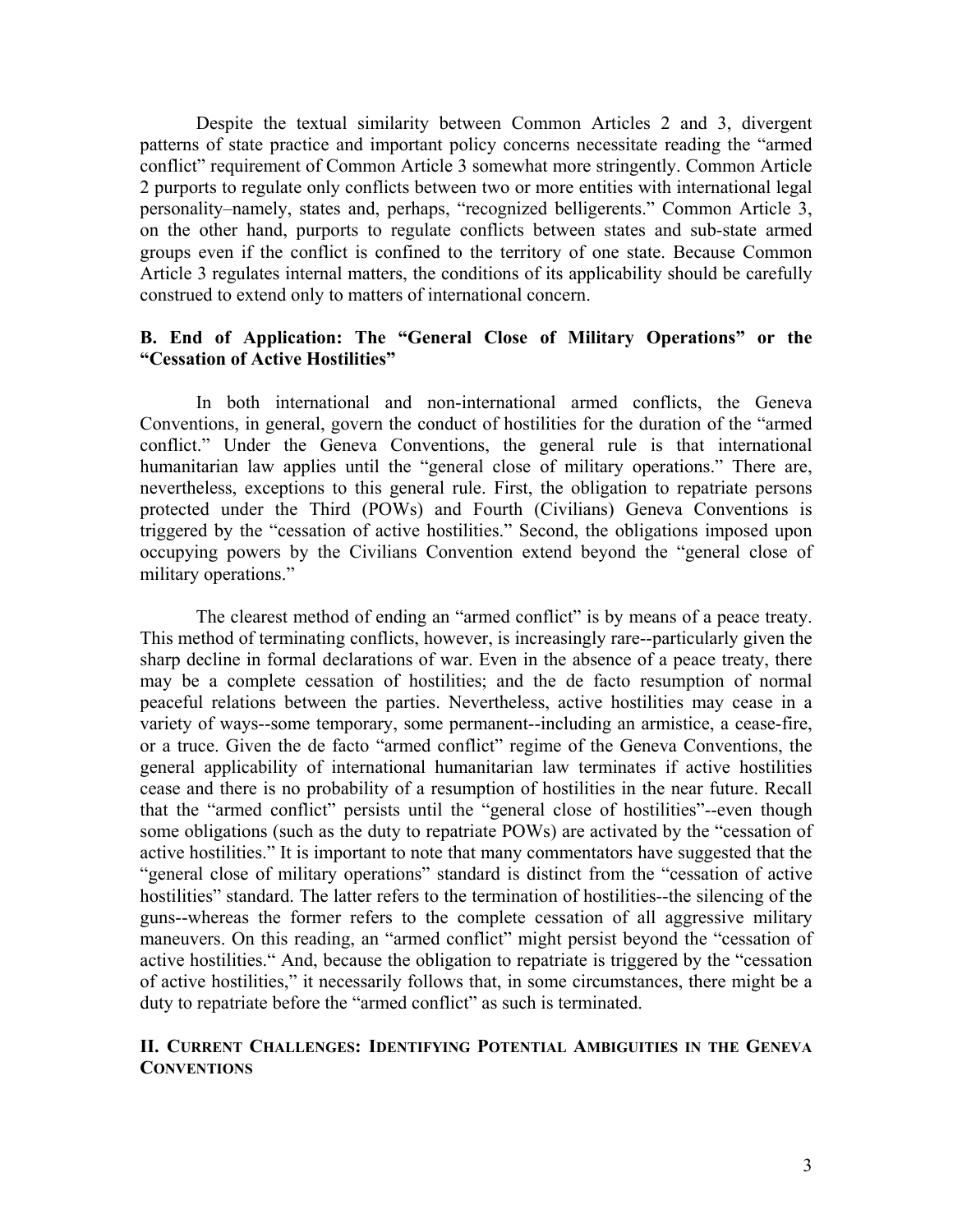Contemporary conflicts have substantially clarified ambiguities in the traditional approach. Several recent developments raise important questions regarding the temporal scope of application of international humanitarian law including: the prevalence of noninternational armed conflicts (as well as hostilities that skirt along the boundary between international and non-international conflicts); changes in military tactics, operations and participants; the existence of non-traditional conflicts with evolving and open-ended objectives; and the emergence of conflicts which foreclose the possibility of diplomatic solutions. In this section of the paper, I identify several arguable ambiguities in the Geneva Conventions that merit sustained reflection.

## **A. Non-Traditional Conflicts and the Threshold of Application for "Non-International Armed Conflict"**

Perhaps the most pressing (and most obvious) ambiguity is the threshold of application in non-international armed conflicts. As previously discussed, the "armed conflict" threshold of Common Article 3 is, without question, ambiguous. Because of the prevalence of non-international conflicts, the purposeful ambiguity of Common Article 3 should be reevaluated. In addition, non-international armed conflicts interact with international conflicts in increasingly complex ways. For instance, the September 11 terrorist attacks on the United States set in motion the events leading to the international armed conflict between the U.S., U.K., and Afghanistan--which is unquestionably covered by the Geneva Conventions. Although that much is clear, the question remains whether international humanitarian law applies to the September 11 attacks themselves. And even if the September 11 attacks confirmed the existence of a non-international armed conflict between the U.S. and al Qaeda, it is unclear whether and when the substantial number of pre-September 11 attacks on the U.S. triggered the application of international humanitarian law. Moreover, opponents in these conflicts often will not be traditional combatants, which will in turn delay the recognition of a state of armed conflict even if force is projected from abroad.

Because non-state actors have acquired the capacity to project coordinated force globally, the threshold of application in non-international conflicts should be examined. Discussion of these issues requires taking stock of developments in the regulation of noninternational armed conflict that post-date Common Article 3. These subsequent legal developments have arguably clarified the definition of non-international "armed conflicts." Three important developments merit scrutiny: Protocol II to the Geneva Conventions, the judgment of the ICTY Appeals Chamber in the *Tadic* case, and the statute establishing an International Criminal Court (ICC). Each of these developments arguably offers a more rigid conception of "armed conflict;" and, as a consequence, narrows Common Article 3's material field of application. The multiple interpretive controversies identified in this section suggest several additional ambiguities.

#### **1. Protocol II to the Geneva Conventions**

Protocol II to the Geneva Conventions, pertaining to internal armed conflict, arguably resolved much of the controversy surrounding the definition of armed conflict in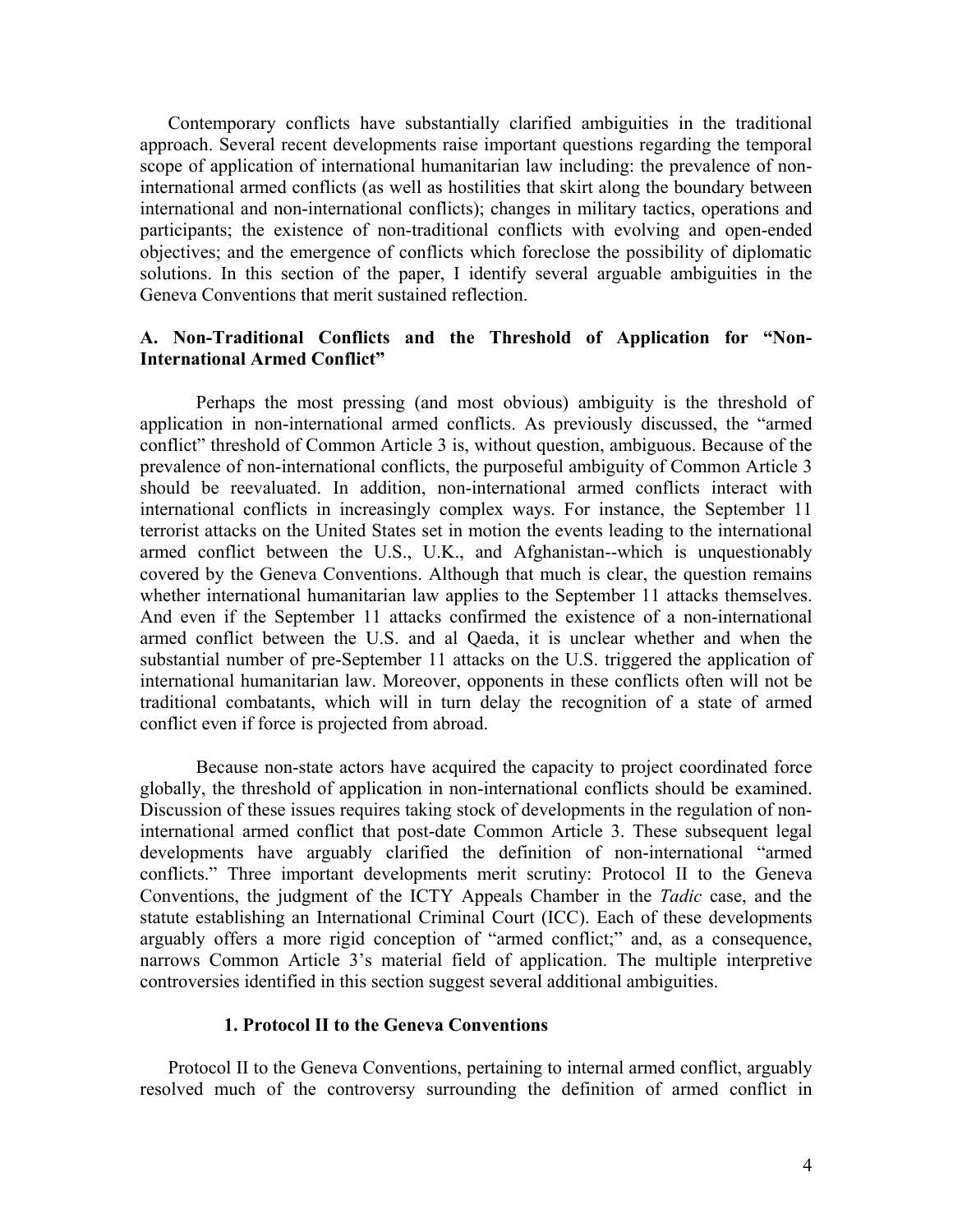Common Article 3. Because of clear deficiencies in the international legal machinery regulating internal armed conflict, the ICRC and many states party to the Geneva Conventions undertook efforts to "reaffirm and develop" the scope and substance of humanitarian law. These efforts culminated in two additional protocols to the Geneva Conventions. Protocol I expanded the definition of international armed conflict to include internal "wars of national liberation;" and clarified many important substantive provisions of the Geneva Conventions. In an effort to "develop and supplement" Common Article 3, Protocol II expanded the rules applicable in internal armed conflicts.

On its terms, Protocol II is applicable to armed conflicts between forces of a High Contracting Party and other armed forces that are "under responsible command, [and] exercise such control over a part of its territory as to enable them to carry out sustained and concerted military operations and to implement this Protocol." The scope of Protocol II is further clarified in Article 1(2), which provides: "This Protocol shall not apply to situations of internal disturbances and tensions, such as riots, isolated and sporadic acts of violence and other acts of a similar nature, as not being armed conflicts." Because Protocol II purports, on its face, to supplement Common Article 3 "without modifying its existing conditions of application," the rigidly defined field of application in the Protocol arguably clarifies as a formal matter the situations in which Common Article 3 applies. In short, Protocol II arguably provides a positive, concrete definition of "armed conflict not of an international character."

Although this view enjoys a surface plausibility, the best reading of Protocol II is that it has a much more narrow field of application than Common Article 3. This conclusion finds support in the text of the two provisions, the drafting history of Protocol II, subsequent state practice, and the consensus of commentators. As a result of the two Protocols, the Geneva Conventions now recognize and regulate four distinct categories of armed conflict: inter-state armed conflict under Common Article 2; internal "wars of national liberation" as defined in Protocol I; "civil wars" proper as defined in Protocol II; and "armed conflicts not of an international character" under Common Article 3. Common Article 3, therefore, establishes the lowest threshold of application for the laws of war.

#### **2. ICTY Judgment in Prosecutor v. Tadic (Appeal on Jurisdiction)**

Jurisprudence of the International Criminal Tribunal for the Former Yugoslavia (ICTY) has arguably clarified the definition of "armed conflict" in international humanitarian law. Established to prosecute individuals for serious violations of humanitarian law, the ICTY has subject matter jurisdiction over war crimes, crimes against humanity, and genocide. In *Prosecutor v. Tadic*, the tribunal's first case, the Appeals Chamber defined the contours of the "armed conflict" requirement within the meaning of the Geneva Conventions. Specifically, the Appeals Chamber held that:

[A]rmed conflict exists whenever there is a resort to armed force between States or protracted armed violence between such groups within a State. International humanitarian law applies from the initiation of such conflicts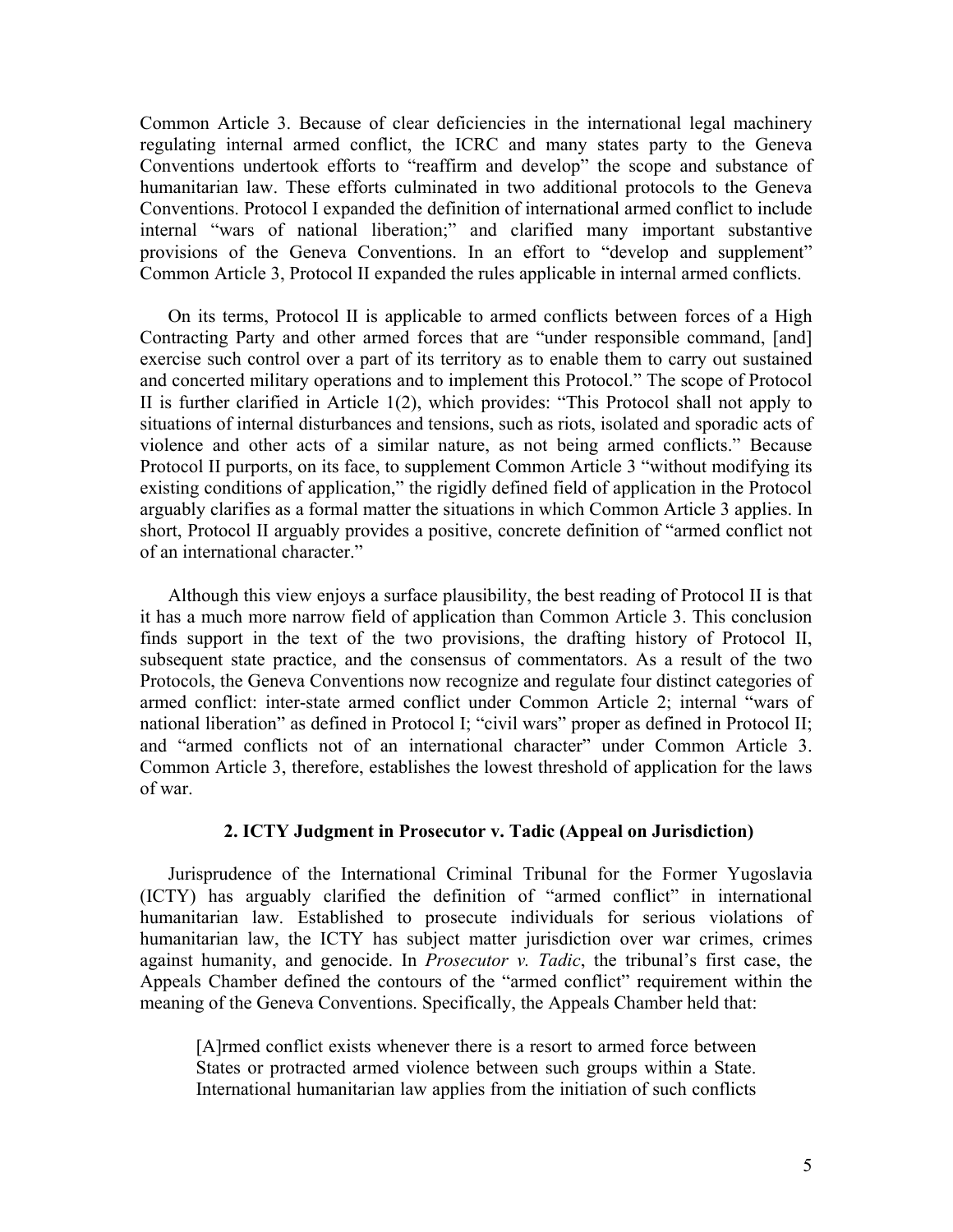and extends beyond the cessation of hostilities until a general conclusion of peace is reached; or, in the case of internal armed conflicts, a peaceful settlement is achieved. Until that moment, international humanitarian law continues to apply in the whole territory of the warring States or, in the case of internal conflicts, the whole territory under the control of a party, whether or not actual combat takes place there. $3$ 

Two aspects of this definition arguably represent important contributions to the definition of "armed conflict." First, the definition arguably implies that an "armed conflict" exists only if the armed group exercises control over a portion of the state's territory. Second, the definition arguably classifies internal hostilities as an "armed conflict" only if the armed violence is "protracted." Both requirements would represent important restrictions on the conditions under which Common Article 3 applies. Although this definition has proven quite influential, a careful reading of the tribunal's reasoning makes clear that it does not narrow the scope of Common Article 3's application.

First, the tribunal's definition does not require that armed groups exercise control over territory within the state. The tribunal defines the circumstances in which international humanitarian law applies by carefully parsing its general material field of application (all "armed conflicts"); territorial field of application (all territory affected); and temporal field of application (from the initiation to the cessation of hostilities). In defining the territorial field of application for internal armed conflicts, the tribunal only makes clear that humanitarian law applies (1) even in territory no longer under the control of the state; and (2) throughout such territory.

Second, the "protracted" armed violence requirement, properly understood, does not restrict the application of humanitarian law in any appreciable way. The nature of the finding contemplated by the ICTY Appeals Chamber suggests that most instances of internal strife would satisfy this requirement. Whether internal armed violence is "protracted" or not is assessed by reference to the entire period from the initiation to the cessation of hostilities. Few, if any, putative internal armed conflicts would fail to satisfy this requirement so conceived. In addition, the laws of war apply to all acts committed in an armed conflict even if committed prior to the point at which the "protracted" threshold was crossed. That is, the "protracted" requirement does not immunize acts committed in the early stages of an internal armed conflict. In short, the "protracted" armed violence requirement is best understood as little more than a restatement of the general rule excluding "isolated and sporadic acts of violence" (disorganized and short-lived) from the scope of humanitarian law. Moreover, jurisprudence of the International Criminal Tribunal for Rwanda (ICTR) established that armed violence extending over only a few months satisfies the "protracted" requirement; and given the intensity of the violence, it constituted an "armed conflict" within the meaning of Common Article 3.

#### <span id="page-6-0"></span>**3. International Criminal Court Statute**

 $\frac{1}{3}$  Prosecutor v. Tadic, Appeal on Jurisdiction, Case IT-94-1-AR72 (Oct. 2, 1995), 35 I.L.M. 32, 54, para. 70 (1996).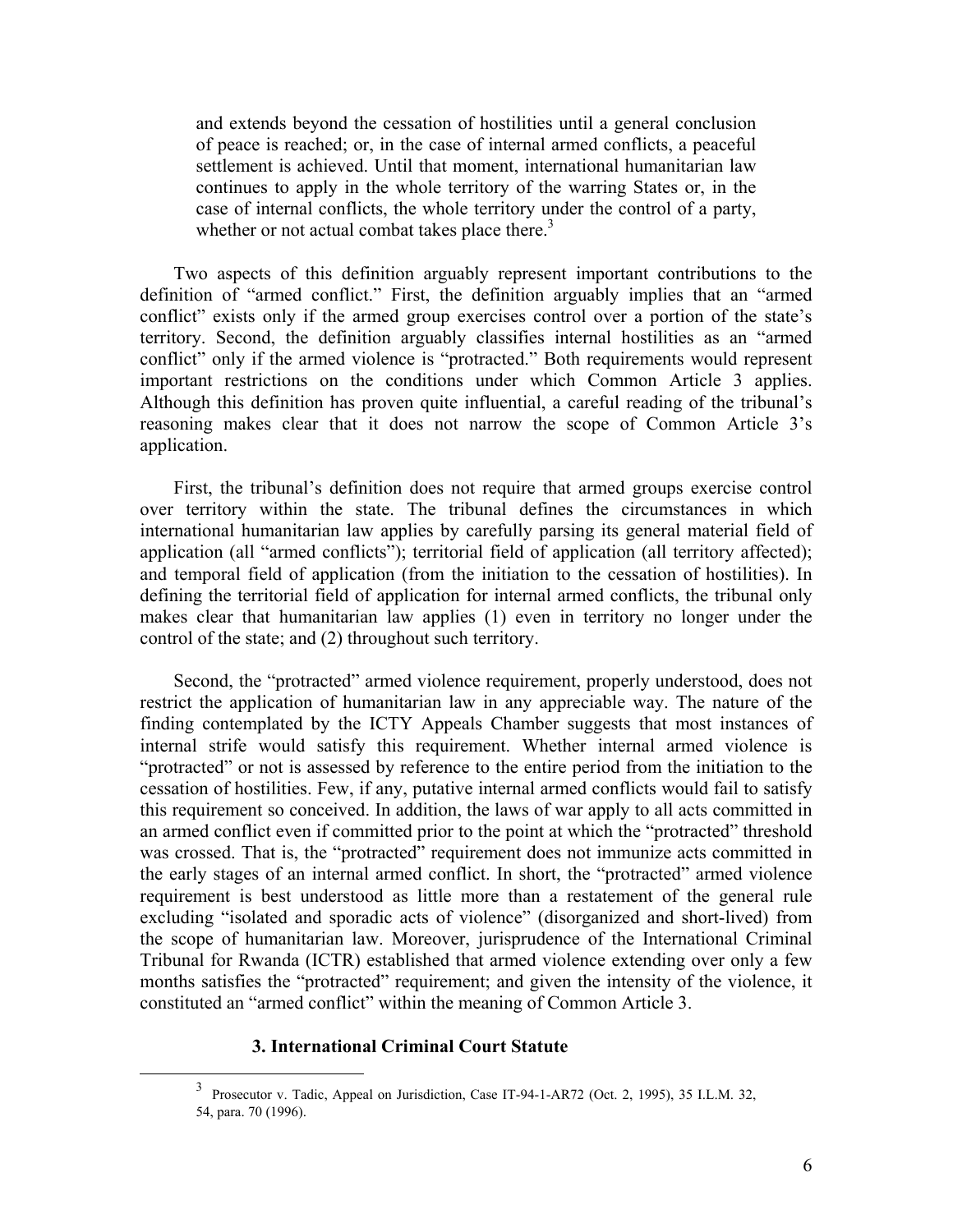The International Criminal Court (ICC) Statute also provides a more elaborate definition of internal "armed conflict" than Common Article 3. The ICC Statute identifies several acts as war crimes when committed in internal armed conflict. Specifically, the Statute criminalizes "serious violations of Common Article 3" committed in "armed conflicts not of an international character and thus does not apply to situations of internal disturbances and tensions, such as riots, isolated and sporadic acts of violence or other acts of a similar nature."<sup>[4](#page-7-0)</sup> The Statute also criminalizes a much broader range of conduct characterized as "other serious violations of the laws and customs applicable in armed conflicts not of an international character, within the established framework of international law."*<sup>5</sup>*  [T](#page-7-1)he criminal prohibitions identified in this ambitious provision apply in "armed conflicts not of an international character and thus does not apply to situations of internal disturbances and tensions, such as riots, isolated and sporadic acts of violence or other acts of a similar nature. It applies to armed conflicts that take place in the territory of a State when there is *protracted* armed violence between governmental authorities and organized armed groups or between such groups."[6](#page-7-2)

Several aspects of the ICC Statute's approach should be emphasized. First, the Statute adopts the general framework of the Geneva Conventions in that it offers no affirmative definition of "armed conflict." Second, the Statute codifies the ICRC Commentary's view that internal "armed conflicts" within the meaning of Common Article 3 do not include "situations of internal disturbances and tensions, such as riots, isolated and sporadic acts of violence." Third, the Statute adopts the ICTY's "protracted armed violence" formulation *but does not apply this requirement to Common Article 3 conflicts*. Moreover, the wording of Article 8(2)(f) itself suggests that it applies to one type of internal armed conflict— armed conflicts where there is protracted armed violence.

Because these legal developments have not clarified the material field of application for Common Article 3, defining internal "armed conflict" requires grappling with the ambiguous regime established in the 1949 Geneva Conventions. Several ambiguities in the temporal scope of application are suggested by this analysis. First, if the "protracted" requirement is read into international humanitarian law--that is, only "protracted" internal hostilities constitute "armed conflicts" within the meaning of the Geneva Conventions--then the question arises whether international humanitarian law covers acts committed prior to the point at which the hostilities became "protracted." Does international humanitarian law apply from the initiation of hostilities or only from the point at which the conflict can fairly be characterized as "protracted"? Second, if international humanitarian law applies only to internal conflicts that cross some threshold of intensity, then this raises difficult questions about the point at which the applicability of this law terminates. More specifically, does the applicability of international

<span id="page-7-0"></span> $4$  ICC Statute, art. 8 (2)(d).

<span id="page-7-1"></span><sup>5</sup> *Id.* art. 8 (2)(e). The chapeau of this section provides: "Other serious violations of the laws and customs applicable in armed conflicts not of an international character, within the established framework of international law, namely, any of the following acts . . ." *Id.* <sup>6</sup>

<span id="page-7-2"></span>*Id.* art. 8(2)(f).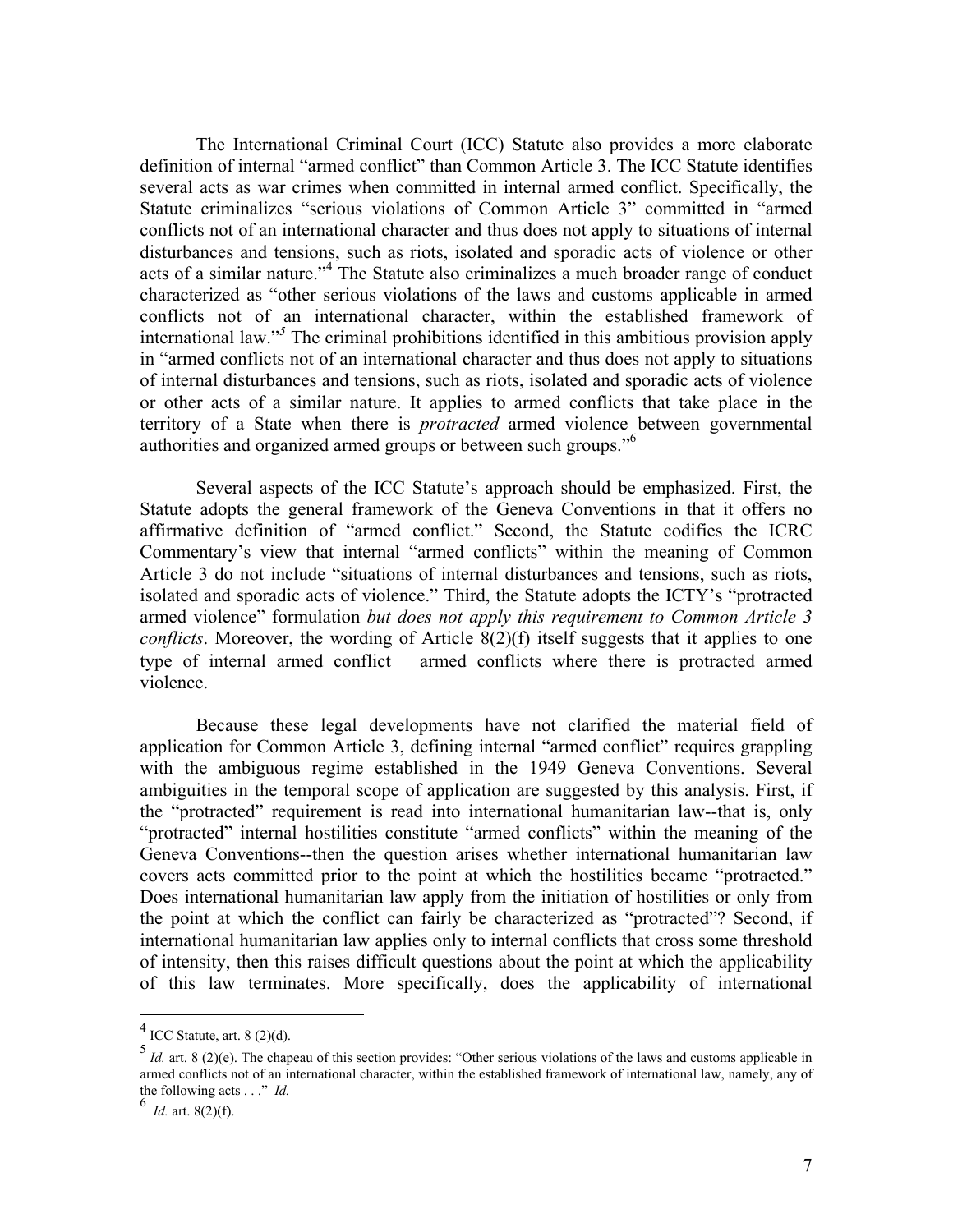humanitarian law terminate once the intensity of the fighting passes back below the critical threshold? Or, does it apply until the "general close of hostilities" or the "cessation of active hostilities"?

#### **B. Transnational, Non-International Armed Conflicts**

 Contemporary non-international armed conflicts are often transnational in character. That is, the armed conflict spans the territories of several states even though the armed hostilities are not international (there is only one state involved or all states involves are fighting on the same side). Again, the U.S.-led "war on terror" provides an instructive example. Al Qaeda is a transnational organization with operational cells in many countries. Any armed conflict between a state and such a group will likely take on a transnational character. The question is when the application of international humanitarian law begins and ends in such conflicts.

The Geneva Conventions did not envision this type of conflict. Indeed, one interpretation of Common Article 3 suggests that it applies only to armed conflicts within the territory of one state. On this view, the "not of an international character" limitation renders the provision inapplicable to all armed conflicts with international or transnational dimensions. Substantial evidence suggests that the drafters of the provision envisioned its application only in truly internal conflicts. In addition, the full text of the provision offers some support for this reading—the Article covers only cases of "armed conflict not of an international character, *occurring in the territory of one of the High Contracting Parties*." Despite its textual plausibility, this reading of the provision is arguably problematic. First, this interpretation would create an inexplicable regulatory gap in the Geneva Conventions. On this reading, the Conventions would cover international armed conflicts proper and wholly internal armed conflicts, but would not cover armed conflicts between a state and a foreign-based (or transnational) armed group or an internal armed conflict that spills over an international border into the territory of another state. There is no principled (or pragmatic) rationale for this regulatory gap. Finally, this reading of the provision misconstrues the considerations that limit the application of Common Article 3. Common Article 3 was revolutionary because it purported to regulate as a matter of international humanitarian law wholly internal matters. If the provision governs wholly internal conflicts, as the "one state" interpretation recognizes, then the provision applies *a fortiori* to armed conflicts with international or transnational dimensions. The language of the provision limiting its application to the "territory of one of the High Contracting Parties" can be read another way. Perhaps the wording of the provision simply makes clear that its application is predicated upon a jurisdictional nexus to a state party to the treaty.

## **C. Internationalized Non-International Armed Conflict (and "Non-Internationalized" International Armed Conflicts)**

Contemporary conflicts often pass through stages at which they are international and stages at which they are non-international. This difficulty arises because it is now common for a foreign state to intervene in a non-international armed conflict--often